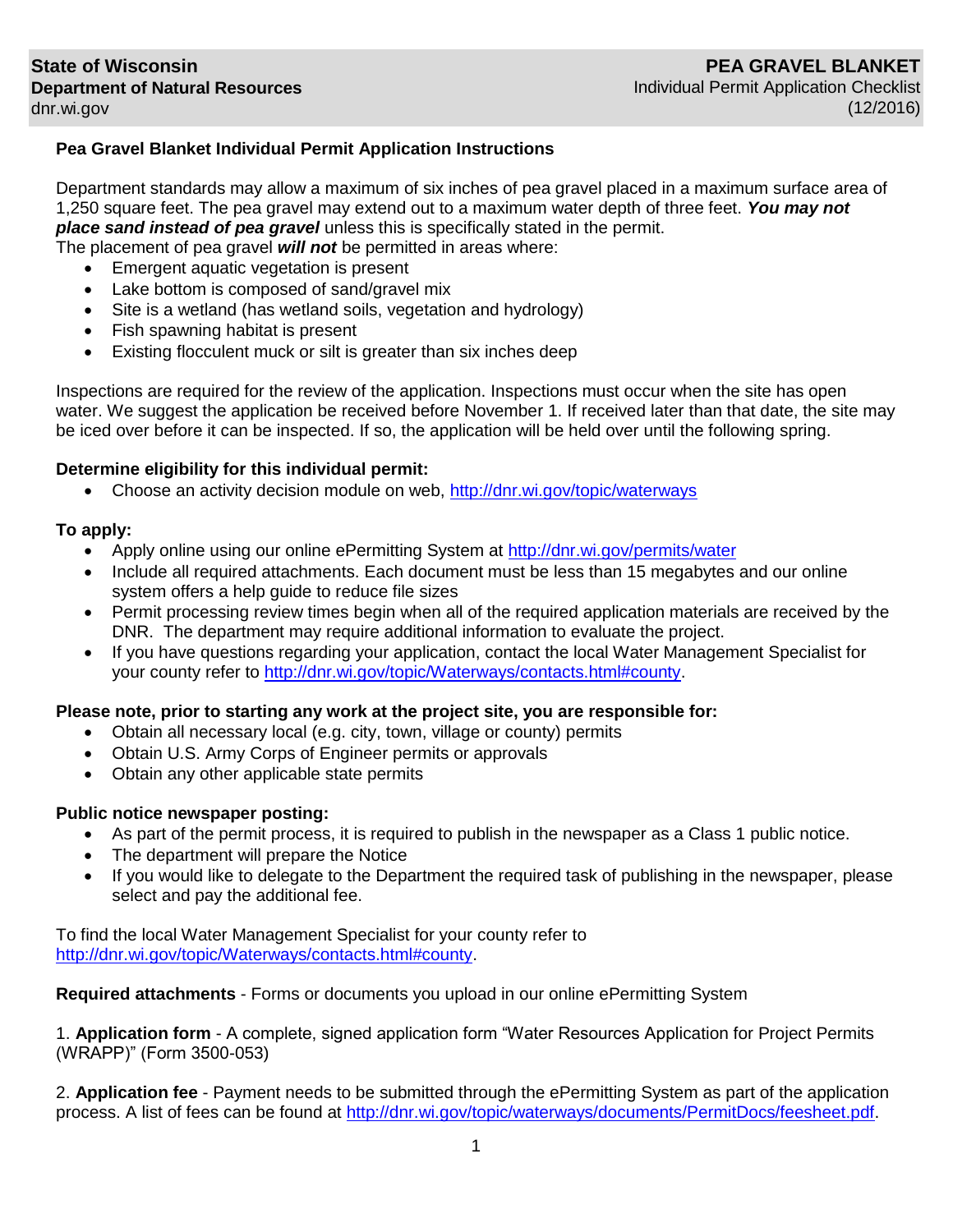3. **Ownership documentation** - (i.e. copy of deed, land contract, current property tax statement/receipt)

4. **Photographs** that clearly show the on-the-ground conditions of the existing project areas. Remember that too much snow cover or vegetation may obscure important details. If possible, have another person stand near the project area for size reference. Color images are preferred.

5. **Site maps** that clearly illustrate the location and perimeter of the project site, and its relationship to nearby water resources (e.g. lakes, rivers, streams, wetlands), major landmarks and roads. Provide copies of relevant maps (e.g. wetland, aerial, topographical, soil, floodplain, or zoning maps), with the project location clearly identified. The department offers a web mapping tool to assist in creating these maps at [http://dnr.wi.gov/topic/surfacewater/swdv/.](http://dnr.wi.gov/topic/surfacewater/swdv/)

6. **Plans and specifications** that show what you intend to do. Plan drawings should be clear and to scale. Be sure to draw all plans as accurately and detailed as possible. The department reserves the right to require additional information to evaluate the project.

- Proposed Materials indicate the type and total volume of the material to be placed on the lake bottom. If you do plan to do any additional riprap or bank protection, describe it in detail. Only a riparian (waterfront) property owner can apply for a shore protection permit.
	- $\circ$  Note: Pea gravel should be  $\frac{1}{4}$  to  $\frac{3}{4}$  inches in diameter or larger.
- Location sketch sketch or trace a map that clearly indicates the location of the project.
- Project plans supply a top view and as many cross-sections as necessary to reflect variation in topography and/or water gradient.
	- o The top view should include:
		- Existing waterway and the location of the proposed pea gravel blanket. Any wetland boundaries must be clearly marked.
		- **Location and dimensions of your pier, swimming raft or other structures.**
		- **Location of a fixed landmark (such as a building)**
		- Scale and a north arrow
	- $\circ$  The cross-section view of the project should be selected approximately perpendicular to the waterbody and include the following:
		- Normal and existing water level in relationship to the existing bottom level
		- The existing ground level of the adjacent shoreline
		- Indicate where the 3 foot water depth is
		- **Show the depth/amount of pea gravel proposed.**

#### 7. **Narrative description** of your proposal on a separate page. Please include:

- What the project is, purpose of project, and need for the project
- How you intend to carry out the project, including methods, materials, and equipment
- Your proposed construction schedule and sequence of work
- What temporary and permanent erosion control measures will be used
- The location of any disposal area for dredged or excavated materials
- For disturbances or fill, provide a description of type, composition, and quality of materials
- How you plan to avoid, minimize and mitigate impacts to waterways
- Area (e.g. linear feet) impacted

8. **Riparian owners list** - Names and addresses of the adjacent property owners.